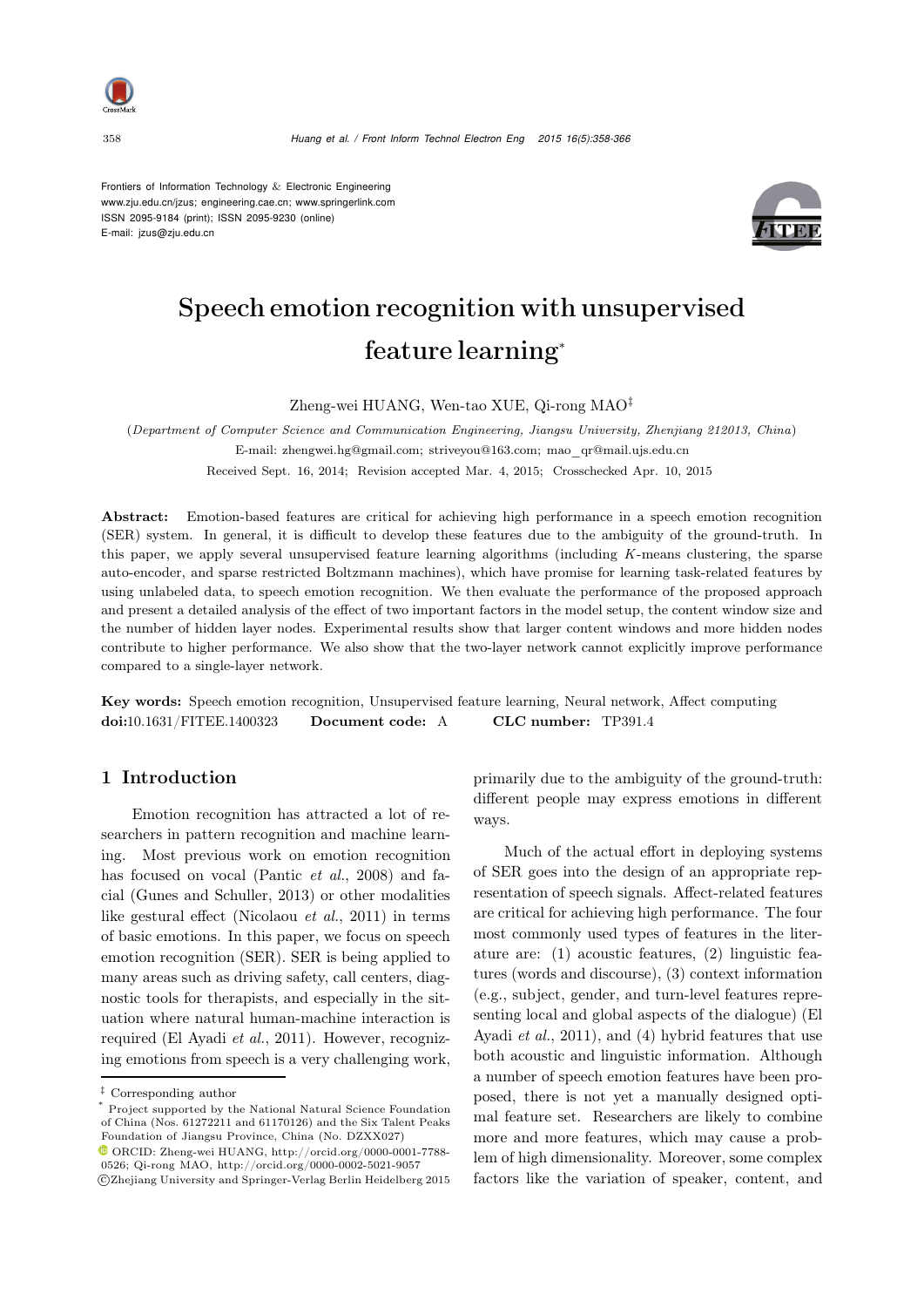environment distortion have an enormous impact on the performance of SER. So, it is important to explore new strategies that can learn stable features which are invariant to nuisance factors, while maintaining discriminative information with respect to the task of emotion recognition. Recently, deep learning has been successfully applied in various fields such as speech processing (Lee *[et al.](#page-7-4)*, [2009;](#page-7-4) Dahl *[et al.](#page-7-5)*, [2012](#page-7-5); [Hinton](#page-7-6) *et al.*, [2012](#page-7-6)) and image understanding (Sun *[et al.](#page-8-0)*, [2013;](#page-8-0) [Chan](#page-7-7) *et al.*, [2014\)](#page-7-7). For example, Lee *[et al.](#page-7-4)* [\(2009](#page-7-4)) first applied convolutional deep belief networks (DBNs) to audio data and found that these learned feature representations have good performance for various audio classification tasks. [Chan](#page-7-7) *et al.* [\(2014](#page-7-7)) proposed a simple network called PCANet and found that it is on par with the state-of-the-art features for many tasks such as texture classification and object recognition. Deep learning can also be called 'representation learning' or 'unsupervised feature learning', and it addresses mainly the problems of 'what makes better representations' and 'how to learn them'. In this paper, we want to use unsupervised feature learning technology to automatically learn emotion-related features from raw speech data. We hope that these algorithms can bring some new angles to understand human emotions. Specifically, this paper has the following contributions:

1. We apply several unsupervised feature learning methods, including the sparse auto-encoder, sparse restricted Boltzmann machines (SRBMs), and *K*-means clustering, to discover emotion-related features for SER with unlabeled data.

2. We present a detailed analysis of model selection with discussion on the changes of the content window size and the number of hidden layer nodes.

# 2 Related work

A traditional SER system consists of (1) a frontend processing unit that extracts appropriate features from the available speech data and (2) a classifier that decides the underlying emotion of speech utterance.

Various types of classifiers have been applied, such as the Ga[ussian](#page-8-1) [mixture](#page-8-1) [model](#page-8-1) [\(GMM\)](#page-8-1) [\(](#page-8-1)Thapliyal and Amoli, [2012](#page-8-1)), the support vector machine (SVM) (Mao *[et al.](#page-7-8)*, [2010](#page-7-8)), the hidden Markov model (HMM) (Gao *[et al.](#page-7-9)*, [2012](#page-7-9)), artificial neural networks (ANNs) [\(Koolagudi](#page-7-10) *et al.*, [2012](#page-7-10)), k-nearest neighbor (k-NN) [\(Feraru and Zbancioc](#page-7-11), [2013\)](#page-7-11), and other hybrid classifiers like that proposed by Li *[et al.](#page-7-12)* [\(2013\)](#page-7-12). It seems that these classifiers have their own advantages and we can choose one according to a specific scenario. The literature does not reach a consensus about which classifier is the most suitable for SER. In this study, we focus on front-end processing for feature extraction and choose a linear SVM to make the classification.

Speech features can be grouped into four categories: (1) acoustic features, (2) linguistic features, (3) context information, and (4) hybrid features which combine acoustic features with other information sources. The most frequently used are acoustic features, which can be further classified into four types: continuous features, qualitative features, spectral features, and Teager energy operator (TEO) based features. The other features like linguistic features and context knowledge are generally combined with acoustic features to boost performance. For example, Wu *[et al.](#page-8-2)* [\(2011\)](#page-8-2) combined modulation spectral features (MSFs) with prosodic features and s[howed](#page-8-3) [a](#page-8-3) [substantial](#page-8-3) [improvement.](#page-8-3) Sun and Moore [\(2011\)](#page-8-3) reported the performance of glottal waveform parameters and TEO in classification of binary classes of four emotion dimensions, and found that TEO and the glottal parameters are on par with prosodic, spectral, and other voicing related features. [Mencattini](#page-7-13) *et al.* [\(2014](#page-7-13)) used speech amplitude modulation with other standard features like pitch contour for SER. [Koolagudi](#page-7-10) *et al.* [\(2012](#page-7-10)) examined pitch-related features in the Berlin emotion speech corpus. Mao *[et al.](#page-7-14)* [\(2013\)](#page-7-14) proposed a fusion algorithm which combines functional paralanguage features with accompanying paralanguage features, and evaluated its usefulness for SER. [Wu and Liang](#page-8-4) [\(2011](#page-8-4)) found that combining acoustic-prosodic information with semantic labels can achieve higher performance than considering acoustic-prosodic information or semantic labels alone. Hybrid features combining acoustic features with linguistic and context feat[ures](#page-7-15) [were](#page-7-15) [proposed](#page-7-15) [by](#page-7-15) Ramakrishnan and El Emary [\(2013](#page-7-15)). Although many speech emotion features have been explored for SER, researchers have not identified the best speech features for this task, and it is unclear whether these hand-designed features can sufficiently and efficiently characterize the emotional content of speech, due to the tight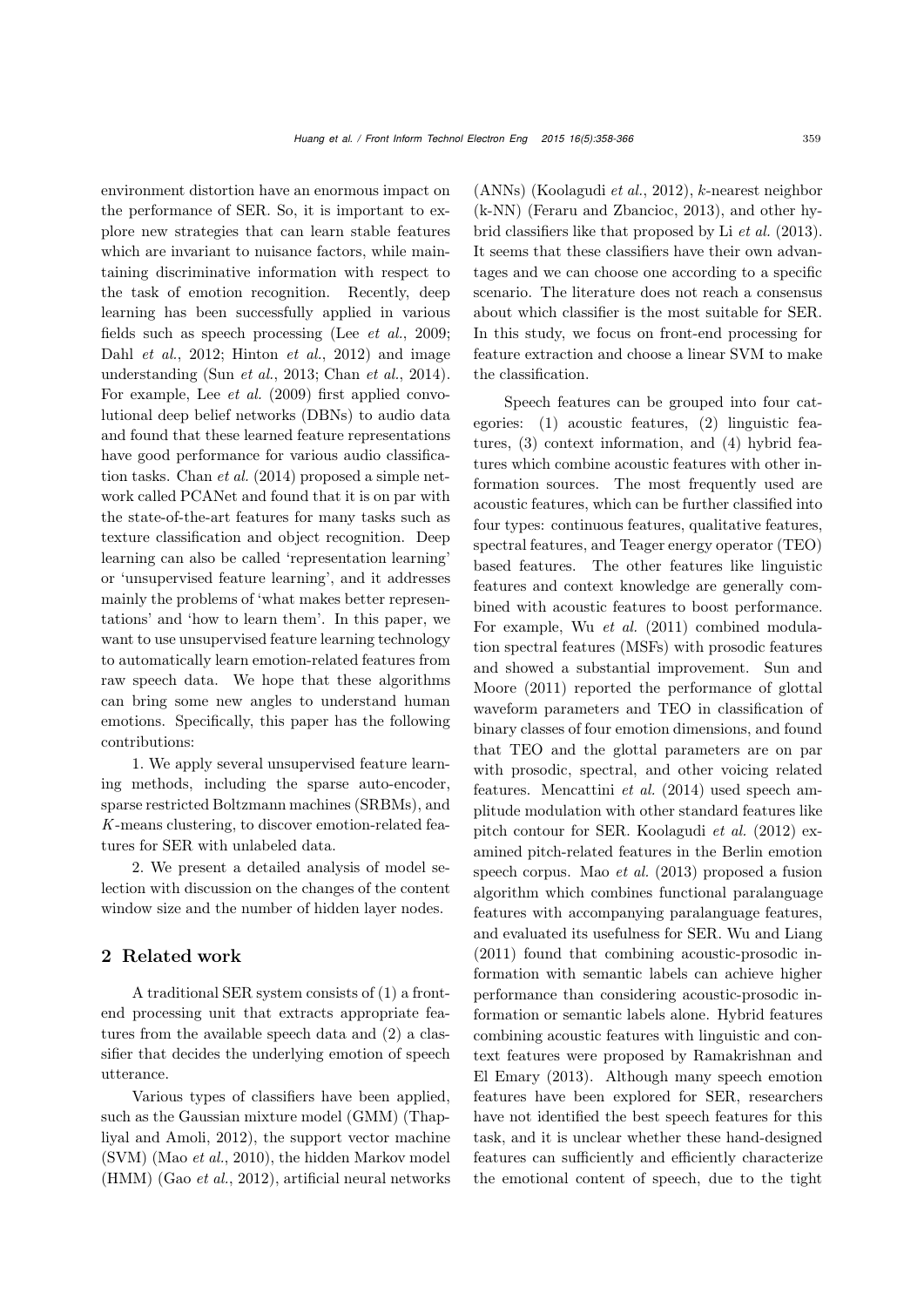coupling of speech emotion and other factors such as speaker and other environment distortions. The research may be more likely to combine more types of features. Moreover, the automatic extraction of emotional speech features is challenging. Most of these features are typically extracted manually or directly from transcripts.

Recently, unsupervised feature learning has been successfully applied in emotion recognition [\(Schmidt and Kim](#page-8-5), [2011;](#page-8-5) [Stuhlsatz](#page-8-6) *et al.*, [2011;](#page-8-6) Kim *[et al.](#page-7-16)*[,](#page-8-5) [2013](#page-7-16)[;](#page-8-5) [Le and Provost](#page-7-17)[,](#page-8-5) [2013](#page-7-17)[\).](#page-8-5) Schmidt and Kim [\(2011](#page-8-5)) used DBNs to learn high-level features directly from magnitude spectra for music emotion recognition and found a subtle improvement compared with sophisticated hand-crafted features. [Stuhlsatz](#page-8-6) *et al.* [\(2011](#page-8-6)) proposed a generalized discriminant analysis (GerDA) based on deep neural networks (DNNs) to learn compact discriminative features and achieved better performance in both unweighted and weighted recall on multiple emotion corpora. Kim *[et al.](#page-7-16)* [\(2013\)](#page-7-16) used DBNs to capture non-linear feature interactions in multimodal data and showed improvement over baseline without deep learning methods. [Le and Provost](#page-7-17) [\(2013\)](#page-7-17) proposed and evaluated a hybrid classifier based on a DBN-HMM and achieved results on a spontaneous emotion corpus.

As far as we know, the above deep learning methods use hand-crafted features as their input, except for that proposed by [Schmidt and Kim](#page-8-5) [\(2011\)](#page-8-5). We use the magnitude spectra of speech emotional data as t[he](#page-8-5) [input](#page-8-5) [to](#page-8-5) [our](#page-8-5) [model.](#page-8-5) [However,](#page-8-5) Schmidt and Kim [\(2011\)](#page-8-5) did not give more details about the effect these hyper-parameters may have on SER by using unsupervised feature learning algorithms. Thus, the current work may provide some insights to better understand emotion and improve recognition performance.

# 3 Unsupervised feature learning for speech emotion recognition

#### 3.1 System architecture

Different from traditional feature extraction methods, we use unlabeled data to learn emotionrelated feature extractors. We then train a linear SVM using training data whose features are extracted by the learned feature extractors. The system pipeline is shown in Fig. [1.](#page-3-0) The basic routine is as follows: after preprocessing using principal component analysis (PCA) and whitening, we obtain many patches from the unlabeled training data. Then we use these patches to train three unsupervised feature learning models, K-means, the sparse auto-encoder, and SRBMs. Afterwards, we use the trained filters or feature map functions to extract emotional features for audio samples. Finally, we calculate simple summary statistics (here, we use the sum) for the features learned by these three algorithms and transport them to SVM for classification.

#### 3.2 Unsupervised feature learning algorithm

An unsupervised algorithm can be viewed as a map function  $g: \mathbf{X} \to \mathbf{Y}$ , which means that it takes the vector  $\mathbf{X} \in \mathbb{R}^{D_x}$  as the input and outputs a new feature vector  $\mathbf{Y} \in \mathbb{R}^{D_y}$ . In the following, we use the above mentioned three unsupervised learning methods:

1. K-means clustering: K-means is one of the simplest unsupervised learning algorithms that solve the clustering problem. The procedure follows a simple way to classify a given data set through a certain number of clusters fixed a priori. The main idea is to define k centroids, one for each cluster. Then take each point belonging to a given data set and associate it to the nearest centroid. Afterwards, re-calculate the new  $k$  centroids and repeat the above steps until the centroids no longer move. The objective function of K-means is as follows:

$$
J = \sum_{i=1}^{m} ||\boldsymbol{x}^{(i)} - \boldsymbol{u}_{c^{(i)}}||_2^2, \tag{1}
$$

where  $c^{(i)} = 1, 2, \ldots, k$ .  $\mathbf{u}_{c^{(i)}}$  is the mean of the elements of cluster  $c^{(i)}$ ; in other words,  $u_{c^{(i)}}$  is the position with respect to centroids  $c^{(i)}$ . Generally speaking, when centroids are converged, J will achieve its minimal value. Once the centroids have been learned, we consider a non-linear feature mapping approach as adopted in [Coates](#page-7-18) *et al.* [\(2011\)](#page-7-18), which attempts to obtain a 'softer' representation for the input:

$$
g_k(x) = \max\{0, m(d) - d_k\},
$$
 (2)

where  $d_k = ||\mathbf{x} - \mathbf{u}_{c^{(k)}}||_2$ , and  $m(\mathbf{d})$  is the mean of the elements of *d*. This feature mapping function outputs 0 when the distance to the centroid is above average for any feature  $g_k$ . Actually, this means that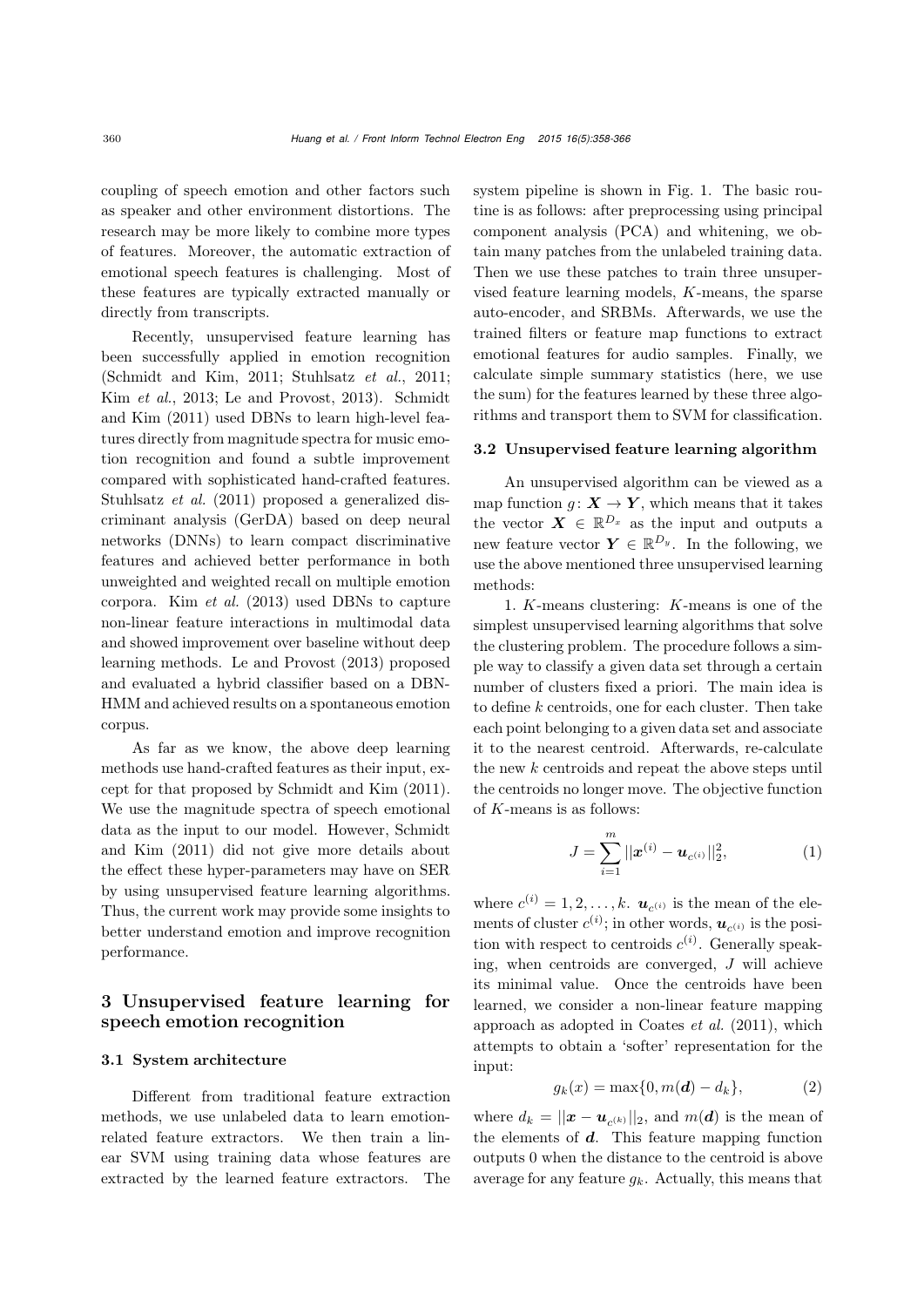

<span id="page-3-0"></span>Fig. 1 System pipeline (SAE: sparse auto-encoder; SRBMs: sparse restricted Boltzmann machines)

roughly half of the features will be set to 0. So, we can see that this feature mapping approach still keeps sparsity to some extent.

2. Sparse auto-encoder: A sparse auto-encoder is a model based on an auto-encoder with an additional penalty term that encourages the hidden units to maintain a low average activation. The algorithm outputs weights  $W \in \mathbb{R}^{D_x \times D_y}$  and biases  $b \in \mathbb{R}^{D_y}$ when the following objective function is minimized:

$$
J = ||f(\boldsymbol{W}^{\mathrm{T}}f(\boldsymbol{W}\boldsymbol{x}+\boldsymbol{b})+\boldsymbol{b}^{\mathrm{T}})-\boldsymbol{x}||^{2} + \lambda \sum_{j=1}^{K} \mathrm{KL}(\rho||\hat{\rho}_{j}),
$$
\n(3)

$$
KL(\rho||\hat{\rho_j}) = \rho \log_2 \frac{\rho}{\hat{\rho_j}} + (1 - \rho) \log_2 \frac{1 - \rho}{1 - \hat{\rho_j}}, \quad (4)
$$

$$
\hat{\rho}_j = \frac{1}{N} \sum_{i=1}^N g(\boldsymbol{W}_j \boldsymbol{x}_i + b_j), \tag{5}
$$

where  $f(t) = \text{sigmoid}(t) = (1 + e^{-t})^{-1}$ , KL $(\rho||\hat{\rho_j})$ means the Kullback-Leibler divergence between  $\rho$ and  $\rho_j$ , and  $\rho_j$ ,  $\boldsymbol{W}_j$ , and  $b_j$  are the average activation, weight, and bias of hidden node  $j$ , respectively. The parameter  $\lambda$  controls the relative importance of the two terms. The feature map function is defined as  $g(x) = f(\boldsymbol{W} x + \boldsymbol{b})$ . The sparse auto-encoder can learn compact features when the number of hidden nodes is less than the dimensionality of the input. The hidden layer nodes above can also be used as input to the next layer in order to build a DNN.

3. Sparse restricted Boltzmann machine (SRBM): The RBMs are probabilistic graphical models that can be interpreted as stochastic neural networks. SRBM is based on RBMs with the same type of sparsity penalty as the auto-encoders. The weights *W* and biases *b* of learned SRBMs can be used for the feature mapping function, which is similarly defined as a sparse auto-encoder. In SRBM, we

treat the input  $x$  as symbol  $v$ , represented as visual layer nodes, and the hidden layer nodes are represented by symbol *h*. The error function of SRBM is shown as follows:

$$
J = -\sum_{i=1}^{N} \log_2 \sum_{h} P(\mathbf{v}^{(i)}, \mathbf{h}^{(i)}) + \lambda \sum_{j=1}^{K} \left| \rho - \frac{1}{N} \sum_{i=1}^{N} E(h_j^{(i)} | \mathbf{v}^{(i)}) \right|^2,
$$
(6)

where  $E(\cdot)$  is the conditional expectation given the data,  $\lambda$  is a regularization constant, and  $\rho$  is a constant that controls the sparseness of the hidden units h*j*. SRBM can be trained using contrastive divergence, which is primarily different from the training method of a sparse auto-encoder.

#### 3.3 Feature extraction

From the above, we now obtain three feature map functions which can be used for transforming an input  $\mathbf{X} \in \mathbb{R}^{D_x}$  to a new representation  $\mathbf{Y} \in \mathbb{R}^{D_y}$ . We apply these functions  $q$  to the input spectrogram convolutionally as the convolution operator has been shown successfully to improve performance in computer vision [\(Ranzato](#page-7-19) *et al.*, [2007;](#page-7-19) [Chan](#page-7-7) *et al.*, [2014](#page-7-7); [Razavian](#page-8-7) *et al.*, [2014\)](#page-8-7) and audio processing (Lee *[et al.](#page-7-4)*, [2009](#page-7-4); [Abdel-Hamid](#page-7-20) *et al.*, [2012\)](#page-7-20). Specifically, given an audio spectrogram  $\mathbf{X}_{s_i} \in \mathbb{R}^{l \times s_i}$  $(i = 1, 2, \dots, N)$ , where N is the total number of audio samples, the indicator  $s_i$  means that the timevarying audios have different frame sizes. Note that we use the patches  $\mathbf{X}_p \in \mathbb{R}^{l \times s_p}$  (namely,  $\mathbf{X} \in \mathbb{R}^{D_x}$ ) to train the above mentioned three unsupervised feature learning algorithms rather than using  $\mathbf{X}_{s_i}$ . The symbol  $s_p$  is patch size, which we can also call the 'content window size'. In the experiments, we will discuss the optimal values of the content window size.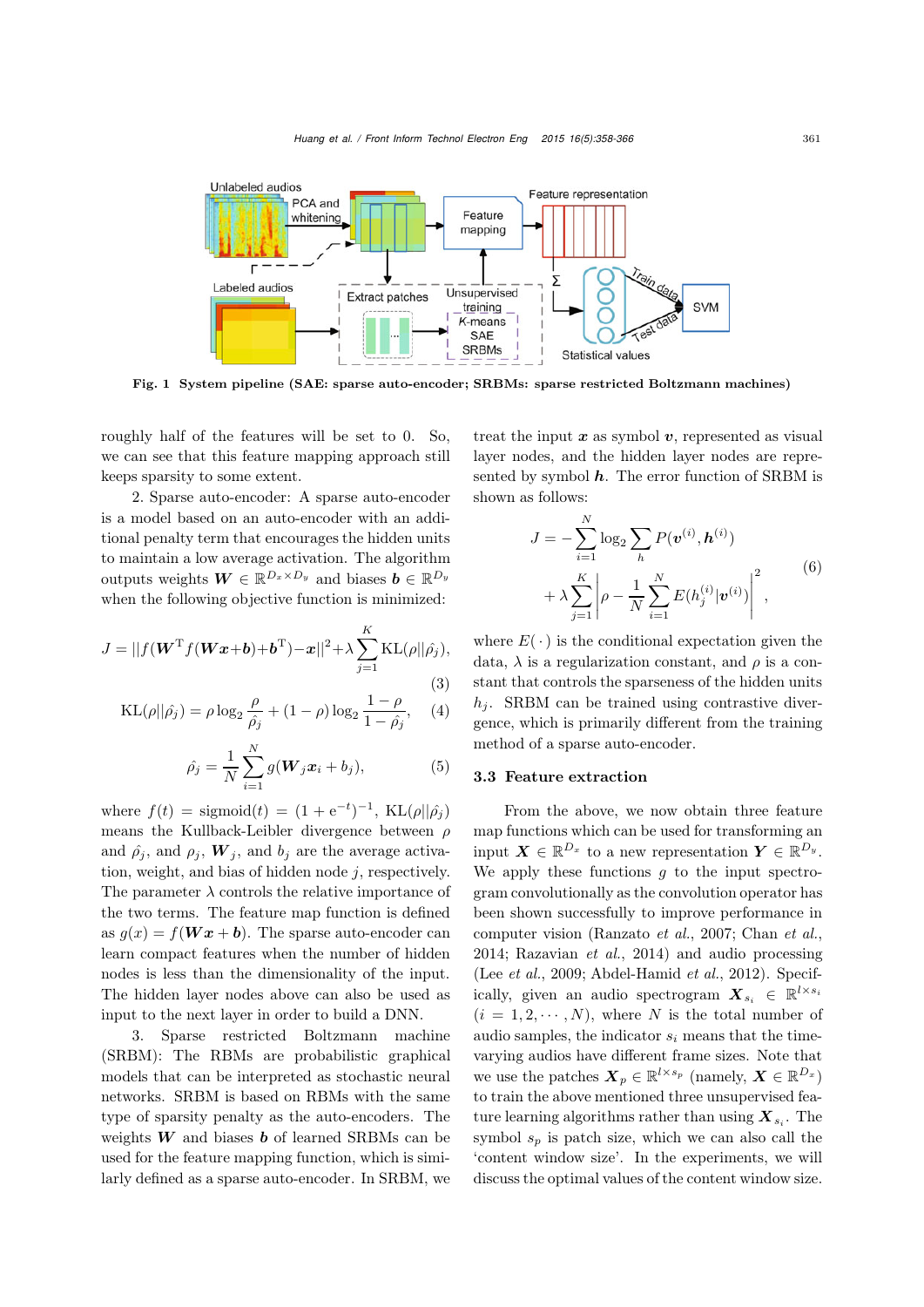Throughout this paper we use the terms 'patch size' and 'content window size' interchangeably.

Given any  $l \times s_p$  spectrogram patch, we can compute a new representation  $y \in \mathbb{R}^{D_y}$  for that patch through function  $g$ . Then we can compute a representation of the entire spectrogram  $i$  by applying the function  $g$  to many sub-patches. Specifically, a spectrogram  $\mathbf{X}_{s_i}$  ( $l \times s_i$ ) can be split by  $s_i - s_p + 1$ sub-patches when the step size is 1. Then we compute the representation *y* for each sub-patch of the spectrogram. To keep the same size and reduce the dimension of representations of different audio inputs, we adopt a strategy which can be understood as a simple way of pooling. Namely, we split the new representation of one spectrogram into four equalsized blocks and compute the sum of each block. This ultimately yields a total of 4D*<sup>y</sup>* features that can be used for classification.

### 4 Experiments and analysis

#### 4.1 Datasets and experimental setup

We analyze the performance of the proposed unsupervised feature learning algorithms on three public available databases: the Surrey Audio-Visual Expre[ssed](#page-7-21) [Emotion](#page-7-21) [\(SAVEE\)](#page-7-21) [database](#page-7-21) [\(](#page-7-21)Haq and Jackson, [2009\)](#page-7-21), the Berlin Emotional Speech Database (Emo-DB) [\(Burkhardt](#page-7-22) *et al.*, [2005\)](#page-7-22), and the eNTER-FACE'05 emotion database [\(Martin](#page-7-23) *et al.*, [2006\)](#page-7-23). The SAVEE database consists of recordings from 4 male actors in 7 different emotions, in total 480 British English utterances with 6 basic emotions (anger, disgust, fear, happiness, sadness, and surprise) and neutral. Emo-DB consists of 535 utterances recorded in German with 10 actors. The corpus also covers 7 emotional states (anger, disgust, boredom, joy, fear, sadness, and neutral). The last eNTERFACE'05 emotion corpus contains 42 subjects with 1293 utterances recorded in English. It consists of induced anger, disgust, fear, joy, sadness, and surprise speaker emotions. Each subject was instructed to listen to 6 successive short stories, each of them eliciting a particular emotion.

First, we evaluate the effects of the two important parameters, i.e., the number of hidden nodes and content window size, using cross-validation on the eNTERFACE database. Then, we report the results achieved on the other two emotional databases using the parameter setting that our analysis suggests is best overall. At the same time, we stack a second layer using the first hidden layer nodes as input to the sparse auto-encoder and SRBMs. To clarify, we use SAE L.1 and SAE L.2 to represent that the network has one hidden layer and two hidden layers for the sparse auto-encoder, respectively. SRBMs L.1 and SRBMs L.2 apparently have a similar meaning for SRBMs.

We set a fixed size of the patch and choose a specific number of hidden nodes, and then we determine the final number of hidden nodes based on the accuracy. Afterwards, we can evaluate the patch size with the former defined number of hidden nodes. Specifically, we choose 30 subjects of the eN-TERFACE database as the unlabeled data to train the three unsupervised feature learning algorithms. Then we extract features of the remaining 14 subjects using the former learned feature extractors and apply them to a linear SVM classifier using five-fold cross-validation. Similarly, we choose 188 unlabeled, 347 labeled speech data for Emo-DB and 240 unlabeled, 240 labeled speech data for the SAVEE corpus. Note that the subjects of unlabeled and labeled speech data of three databases are different from each other.

The basic pre-processing procedure is as follows. We first convert the time-domain signals into spectrograms. The spectrogram has a 20 ms window size with a 10 ms overlap. The spectrogram can be further processed using PCA and whitening (with 80 components) to reduce its dimensionality. We randomly pick up 10 000 patches of unlabeled data of all three databases, which are used for unsupervised feature learning. In our experiments, we use the same setting for all learning algorithms.

#### 4.2 Visualization

To show what the three unsupervised feature learning algorithms have really learned from the speech data, we first adopt the strategy used by Lee *[et al.](#page-7-4)* [\(2009\)](#page-7-4) to visualize some randomly selected weights (or centroids) learned by the sparse autoencoder, SRBMs, and K-means models. Fig. [2](#page-5-0) shows that the weights (or centroids) are dependent upon energy in specific frequency bands. So, we can infer that the weights (or centroids) transform the spectrogram into a common feature space, where it can be more powerful to represent emotional speech signals.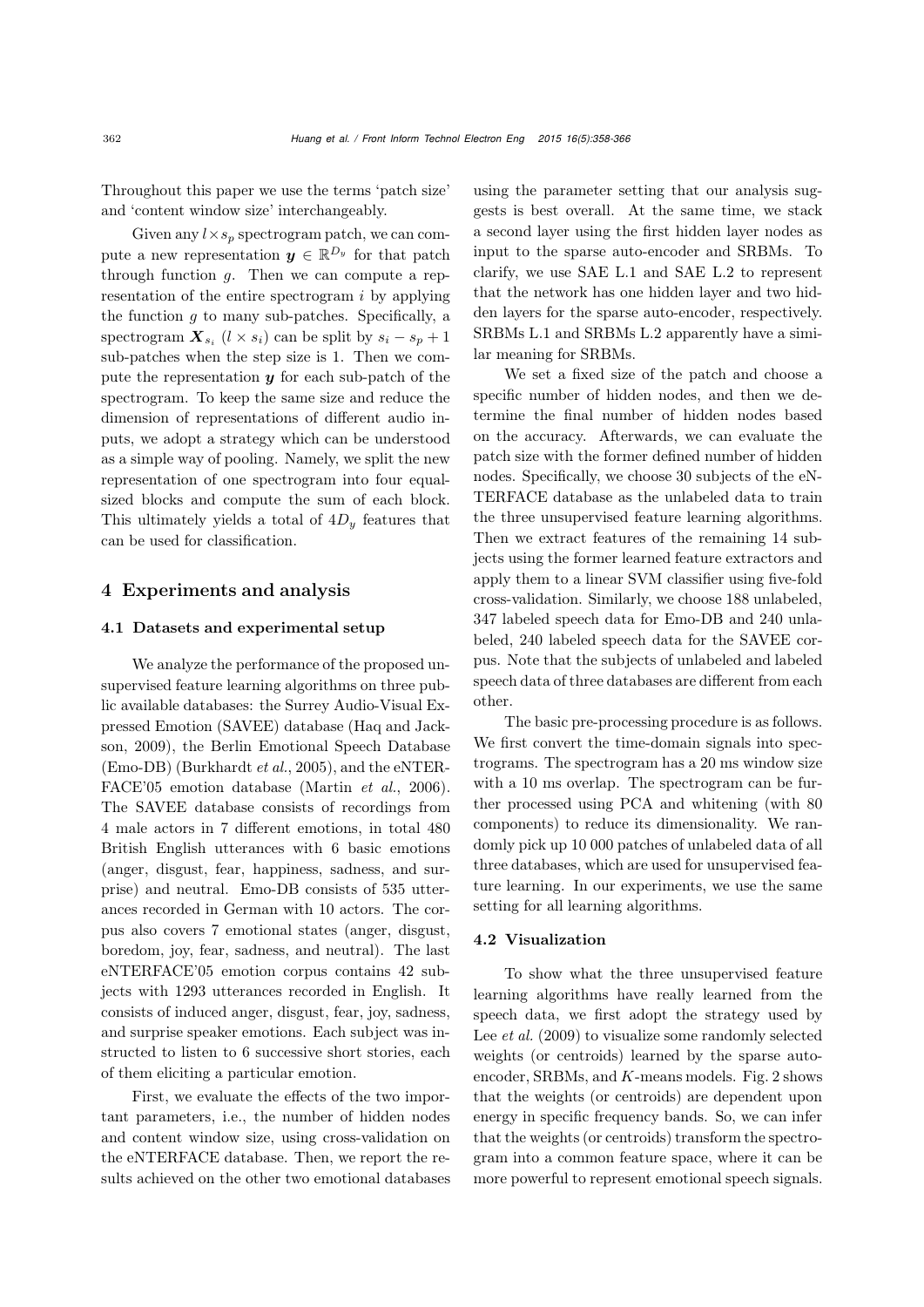In the field of computer vision, the auto-encoders and RBMs yield localized filters that resemble Gabor filters. The result of the visualization of K-means looks more orderly than those of the other two frequently used deep learning methods.



<span id="page-5-0"></span>Fig. 2 Randomly selected bases (or centroids) trained on the eNTERFACE database using different learning algorithms: (a) *K*-means; (b) SAE; (c) SRBM

Secondly, we investigate reconstructing the original spectrogram back from the transformed features to further show the properties of our feature learning method. For the sparse auto-encoder and SRBMs, we just take the reconstruction values after they have been learned, but it is hard to obtain the input reconstruction for K-means since we have adopted a 'soft' way to extract features. So, we use the learned features of the specific input instead for K-means.

In Fig. [3,](#page-5-1) the heatmaps for the reconstructed spectra of the sparse auto-encoder and SRBMs may exhibit a property of sparsity. The reconstruction also reveals that the learned weights (Fig. [2\)](#page-5-0) are dependent upon energy in specific frequency bands to some extent, which is also shown by DBNs in [Schmidt and Kim](#page-8-5) [\(2011](#page-8-5)). For the K-means learned features, we also observe highly sparse features which must be due to the 'soft' strategy that we have used.

#### 4.3 Number of hidden nodes

To evaluate the effect of the number of hidden nodes, we first choose a patch size (or the content



<span id="page-5-1"></span>Fig. 3 Spectra reconstruction and learned features: (a) log view of magnitude of the common spectra input; (b) log view of features learned by *K*means; (c) log view of SAE magnitude spectra reconstruction; (d) log view of SRBM magnitude spectra reconstruction

window size) used in [Mohamed](#page-7-24) *et al.* [\(2012](#page-7-24)). Then we consider feature representations with 50, 100, 200, 400, 600, and 800 hidden nodes or centroids. Fig. [4](#page-6-0) shows the effect of increasing the number of hidden nodes: all algorithms generally achieve high performance with more hidden nodes, as expected. From Fig. [4,](#page-6-0) when the number of hidden nodes is set to 800, the performance drops a little. The reason may be that 600 hidden nodes may already have excellent representational power. The performances of the sparse auto-encoder and SRBMs are somewhat close to each other. Unlike [Coates](#page-7-18) *et al.* [\(2011\)](#page-7-18), we do not find that K-means can achieve higher performance than the sparse auto-encoder or SRBMs. We use 600 hidden nodes to evaluate the effect of the content window size.

#### 4.4 Effect of the content window size

We consider three different content window sizes, 7, 17, and 27. Fig. [5](#page-6-1) clearly shows the effect of the patch size: all algorithms achieve higher performance using the larger patch. The reason may be that the emotion spans a long content on the speech. Our res[ults](#page-7-17) [happen](#page-7-17) [to](#page-7-17) [coincide](#page-7-17) [with](#page-7-17) [those](#page-7-17) [in](#page-7-17) Le and Provost [\(2013\)](#page-7-17), which reached a similar conclusion.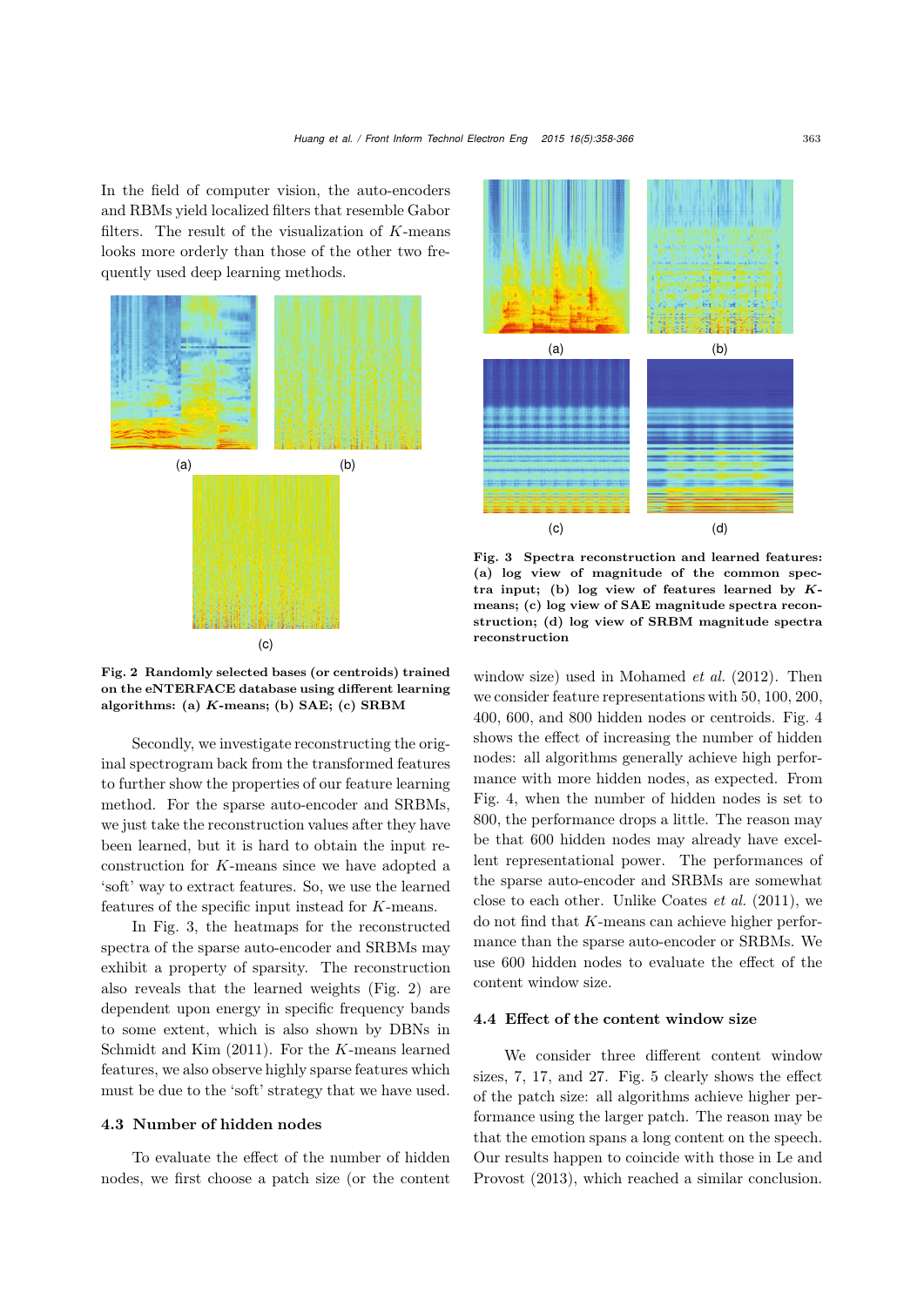

Fig. 4 Effect of the number of hidden nodes

<span id="page-6-0"></span>

<span id="page-6-1"></span>Fig. 5 Effect of the content window size

Generally speaking, a larger content window size allows us to recognize more complex features that cover a large region of the speech signals. However, a larger patch size may lead to a need for more data and to learn more features. This may be challenging in limited circumstances. In the following, we use 600 hidden nodes and patch size 27 to evaluate the performances on the other two speech emotional databases.

#### 4.5 Performance evaluation

Using the above determined parameters (600 hidden nodes and a content window size of 27), we evaluate the performances on the other two emotional databases, Emo-DB and SAVEE. As mentioned above, we stack a second layer using the first hidden layer nodes as input to the sparse autoencoder and SRBMs to construct a second layer. The number of the second hidden layer nodes is also set to 600. We also use the spectrogram as the raw features without learning to show that these learning algorithms indeed work. We use simple summary statistics for each frequency bin over the spectrogram. Just like the way of 'pooling' described in

Section 3.3, we split the specific spectrogram into four equal-sized blocks and then compute the sum of each block. Finally, we combine the four blocks as features to train the classifier.

The final classification results with these settings are reported in Table [1.](#page-6-2) The results of all experiments are obtained by five-fold cross-validation. As shown in Table [1,](#page-6-2) the learned features (regardless of the number of hidden layers or the methods used) apparently outperform raw spectrogram features for Emo-DB and eNTERFACE. However, the accuracy of classification of the raw features is on a par with the learned features for SAVEE. The reason may be that the circumstances of Emo-DB or eNTERFACE are more challenging than the SAVEE corpus. For example, the number of subjects of Emo-DB or eN-TERFACE is larger than that of the SAVEE corpus. In fact, the number of subjects of SAVEE for doing classification is just 2. On the other hand, the three unsupervised feature learning algorithms may produce features which are robust to speaker variation or other factors for Emo-DB and eNTERFACE. In addition, Table [1](#page-6-2) shows that the two-layer network cannot explicitly improve performance compared to a single layer since a single-layer network may already have a good representational power under our experimental conditions.

<span id="page-6-2"></span>Table 1 Final accuracy on three public databases

| Method     | Accuracy $(\%)$ |          |           |
|------------|-----------------|----------|-----------|
|            | <b>SAVEE</b>    | $Emo-DB$ | eNTERFACE |
| RAW        | 86.67           | 22.48    | 22.25     |
| $K$ -means | 85.83           | 71.49    | 51.25     |
| SAE L1     | 87.50           | 65.12    | 55.00     |
| SAE L2     | 86.66           | 67.43    | 55.00     |
| SRBMs L.1  | 86.66           | 71.45    | 55.50     |
| SRBMs L.2  | 85.42           | 71.16    | 56.00     |

## 5 Conclusions

In this paper, we propose three unsupervised learning algorithms to learn emotion-related features for SER. We evaluate the effects of the two important parameters, number of hidden nodes and content window size, on the eNTERFACE database with these algorithms, and show that a larger content window and more hidden nodes can contribute to better performance. Our work may provide insights to help understand emotion and improve recognition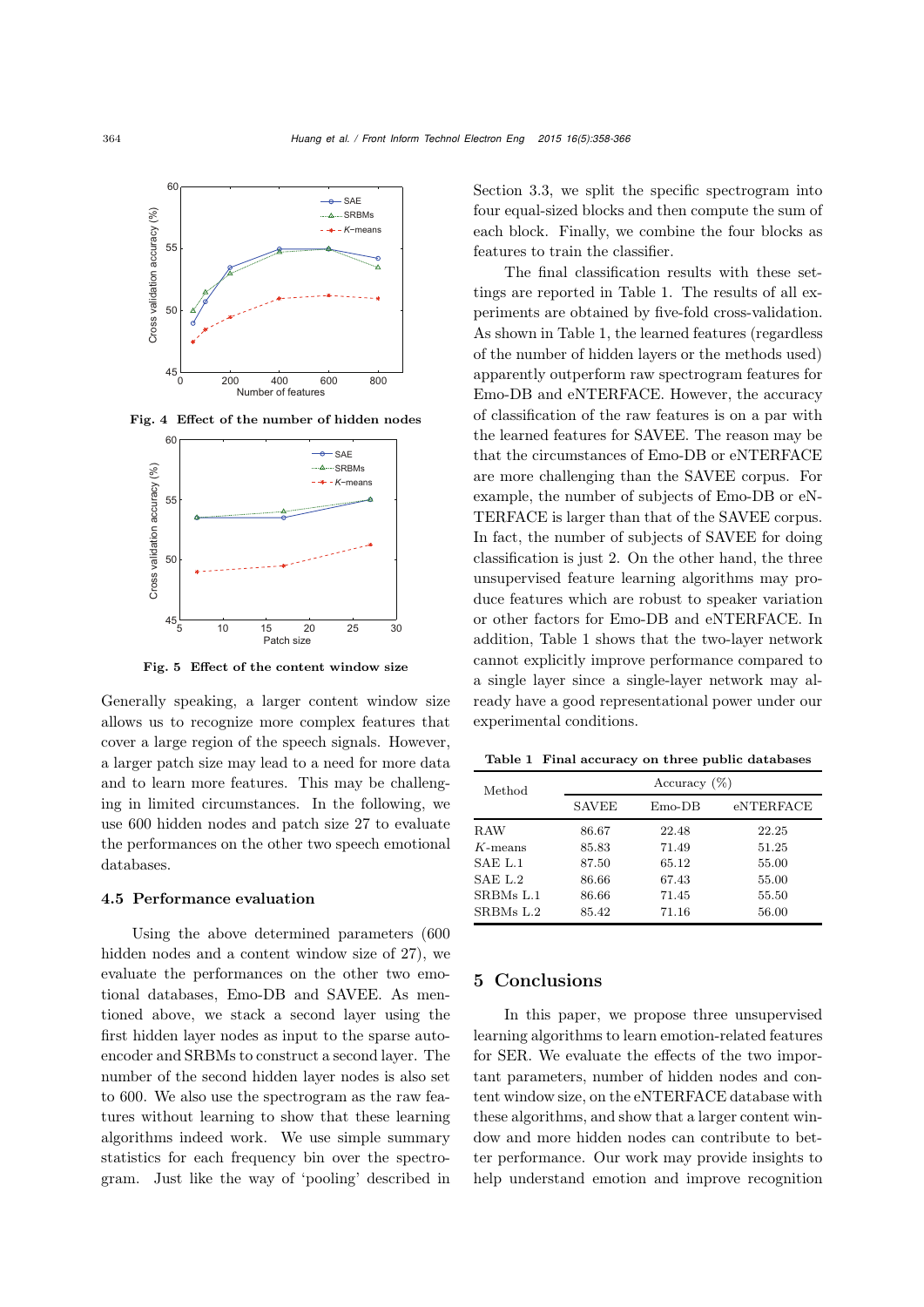technologies.

In the future, we will consider using labeled speech data to fine-tune the parameters of the network to further improve the performance. Also, it is necessary to search or assemble large emotional data to prepare enough data for a deep network. In another direction, we will seek salient features which can be robust to environmental distortion or speaker variation by adding some penalty terms, since a deep learning method may be sensitive to small perturbations in the input features.

#### References

- <span id="page-7-20"></span>Abdel-Hamid, O., Mohamed, A.R., Jiang, H., *et al.*, 2012. Applying convolutional neural networks concepts to hybrid NN-HMM model for speech recognition. IEEE Int. Conf. on Acoustics, Speech and Signal Processing, p.4277-4280. [\[doi:10.1109/ICASSP.2012.6288864\]](http://dx.doi.org/10.1109/ICASSP.2012.6288864)
- <span id="page-7-22"></span>Burkhardt, F., Paeschke, A., Rolfes, M., *et al.*, 2005. A database of German emotional speech. Interspeech, p.1517-1520.
- <span id="page-7-7"></span>Chan, T.H., Jia, K., Gao, S., *et al.*, 2014. PCANet: a simple deep learning baseline for image classification? arXiv preprint, arXiv:1404.3606.
- <span id="page-7-18"></span>Coates, A., Ng, A.Y., Lee, H., 2011. An analysis of singlelayer networks in unsupervised feature learning. Int. Conf. on Artificial Intelligence and Statistics, p.215- 223.
- <span id="page-7-5"></span>Dahl, G.E., Yu, D., Deng, L., *et al.*, 2012. Context-dependent pre-trained deep neural networks for large-vocabulary speech recognition. *IEEE Trans. Audio Speech Lang. Process.*, 20(1):30-42. [\[doi:10.1109/TASL.2011.2134](http://dx.doi.org/10.1109/TASL.2011.2134090) [090\]](http://dx.doi.org/10.1109/TASL.2011.2134090)
- <span id="page-7-3"></span>El Ayadi, M., Kamel, M.S., Karray, F., 2011. Survey on speech emotion recognition: features, classification schemes, and databases. *Patt. Recogn.*, 44(3):572-587. [\[doi:10.1016/j.patcog.2010.09.020\]](http://dx.doi.org/10.1016/j.patcog.2010.09.020)
- <span id="page-7-11"></span>Feraru, M., Zbancioc, M., 2013. Speech emotion recognition for SROL database using weighted KNN algorithm. Int. Conf. on Electronics, Computers and Artificial Intelligence, p.1-4. [\[doi:10.1109/ECAI.2013.6636198\]](http://dx.doi.org/10.1109/ECAI.2013.6636198)
- <span id="page-7-9"></span>Gao, H., Chen, S.G., An, P., *et al.*, 2012. Emotion recognition of Mandarin speech for different speech corpora based on nonlinear features. IEEE 11th Int. Conf. on Signal Processing, p.567-570. [\[doi:10.1109/](http://dx.doi.org/10.1109/ICoSP.2012.6491552) [ICoSP.2012.6491552\]](http://dx.doi.org/10.1109/ICoSP.2012.6491552)
- <span id="page-7-1"></span>Gunes, H., Schuller, B., 2013. Categorical and dimensional affect analysis in continuous input: current trends and future directions. *Image Vis. Comput.*, 31(2):120-136. [\[doi:10.1016/j.imavis.2012.06.016\]](http://dx.doi.org/10.1016/j.imavis.2012.06.016)
- <span id="page-7-21"></span>Haq, S., Jackson, P.J., 2009. Speaker-dependent audiovisual emotion recognition. Auditory-Visual Speech Processing, p.53-58.
- <span id="page-7-6"></span>Hinton, G., Deng, L., Yu, D., *et al.*, 2012. Deep neural networks for acoustic modeling in speech recognition: the shared views of four research groups. *IEEE Signal Process. Mag.*, 29(6):82-97. [\[doi:10.1109/MSP.2012.](http://dx.doi.org/10.1109/MSP.2012.2205597) [2205597\]](http://dx.doi.org/10.1109/MSP.2012.2205597)
- <span id="page-7-16"></span>Kim, Y., Lee, H., Provost, E.M., 2013. Deep learning for robust feature generation in audiovisual emotion

recognition. IEEE Int. Conf. on Acoustics, Speech and Signal Processing, p.3687-3691. [\[doi:10.1109/](http://dx.doi.org/10.1109/ICASSP.2013.6638346) [ICASSP.2013.6638346\]](http://dx.doi.org/10.1109/ICASSP.2013.6638346)

- <span id="page-7-10"></span>Koolagudi, S.G., Devliyal, S., Barthwal, A., *et al.*, 2012. Emotion recognition from semi natural speech using artificial neural networks and excitation source features. *In*: Contemporary Computing. Springer Berlin Heidelberg, p.273-282.
- <span id="page-7-17"></span>Le, D., Provost, E.M., 2013. Emotion recognition from spontaneous speech using hidden Markov models with deep belief networks. IEEE Workshop on Automatic Speech Recognition and Understanding, p.216- 221. [\[doi:10.1109/ASRU.2013.6707732\]](http://dx.doi.org/10.1109/ASRU.2013.6707732)
- <span id="page-7-4"></span>Lee, H., Pham, P., Largman, Y., *et al.*, 2009. Unsupervised feature learning for audio classification using convolutional deep belief networks. Advances in Neural Information Processing Systems, p.1096-1104.
- <span id="page-7-12"></span>Li, L., Zhao, Y., Jiang, D., *et al.*, 2013. Hybrid deep neural network–hidden Markov model (DNN-HMM) based speech emotion recognition. Humaine Association Conf. on Affective Computing and Intelligent Interaction, p.312-317. [\[doi:10.1109/ACII.2013.58\]](http://dx.doi.org/10.1109/ACII.2013.58)
- <span id="page-7-8"></span>Mao, Q., Wang, X., Zhan, Y., 2010. Speech emotion recognition method based on improved decision tree and layered feature selection. *Int. J. Human. Robot.*, 7(2):245-261. [\[doi:10.1142/S0219843610002088\]](http://dx.doi.org/10.1142/S0219843610002088)
- <span id="page-7-14"></span>Mao, Q.R., Zhao, X.L., Huang, Z.W., *et al.*, 2013. Speakerindependent speech emotion recognition by fusion of functional and accompanying paralanguage features. *J. Zhejiang Univ.-Sci. C (Comput.* & *Electron.)*, 14(7):573-582. [\[doi:10.1631/jzus.CIDE1310\]](http://dx.doi.org/10.1631/jzus.CIDE1310)
- <span id="page-7-23"></span>Martin, O., Kotsia, I., Macq, B., *et al.*, 2006. The eNTER-FACE'05 audio-visual emotion database. Proc. Int. Conf. on Data Engineering Workshops, p.8. [\[doi:10.](http://dx.doi.org/10.1109/ICDEW.2006.145) [1109/ICDEW.2006.145\]](http://dx.doi.org/10.1109/ICDEW.2006.145)
- <span id="page-7-13"></span>Mencattini, A., Martinelli, E., Costantini, G., *et al.*, 2014. Speech emotion recognition using amplitude modulation parameters and a combined feature selection procedure. *Knowl.-Based Syst.*, 63:68-81. [\[doi:10.1016/](http://dx.doi.org/10.1016/j.knosys.2014.03.019) [j.knosys.2014.03.019\]](http://dx.doi.org/10.1016/j.knosys.2014.03.019)
- <span id="page-7-24"></span>Mohamed, A.R., Dahl, G.E., Hinton, G., 2012. Acoustic modeling using deep belief networks. *IEEE Trans. Audio Speech Lang. Process.*, 20(1):14-22. [\[doi:10.1109/](http://dx.doi.org/10.1109/TASL.2011.2109382) [TASL.2011.2109382\]](http://dx.doi.org/10.1109/TASL.2011.2109382)
- <span id="page-7-2"></span>Nicolaou, M.A., Gunes, H., Pantic, M., 2011. Continuous prediction of spontaneous affect from multiple cues and modalities in valence-arousal space. *IEEE Trans. Affect. Comput.*, 2(2):92-105. [\[doi:10.1109/T-](http://dx.doi.org/10.1109/T-AFFC.2011.9)[AFFC.2011.9\]](http://dx.doi.org/10.1109/T-AFFC.2011.9)
- <span id="page-7-0"></span>Pantic, M., Nijholt, A., Pentland, A., *et al.*, 2008. Humancentred intelligent human? Computer interaction (HCI2): how far are we from attaining it? *Int. J. Auton. Adapt. Commun. Syst.*, 1(2):168-187. [\[doi:10.](http://dx.doi.org/10.1504/IJAACS.2008.019799) [1504/IJAACS.2008.019799\]](http://dx.doi.org/10.1504/IJAACS.2008.019799)
- <span id="page-7-15"></span>Ramakrishnan, S., El Emary, I.M., 2013. Speech emotion recognition approaches in human computer interaction. *Telecommun. Syst.*, 52(3):1467-1478. [\[doi:10.](http://dx.doi.org/10.1007/s11235-011-9624-z) [1007/s11235-011-9624-z\]](http://dx.doi.org/10.1007/s11235-011-9624-z)
- <span id="page-7-19"></span>Ranzato, M., Huang, F.J., Boureau, Y.L., *et al.*, 2007. Unsupervised learning of invariant feature hierarchies with applications to object recognition. IEEE Conf. on Computer Vision and Pattern Recognition, p.1-8. [\[doi:10.1109/CVPR.2007.383157\]](http://dx.doi.org/10.1109/CVPR.2007.383157)